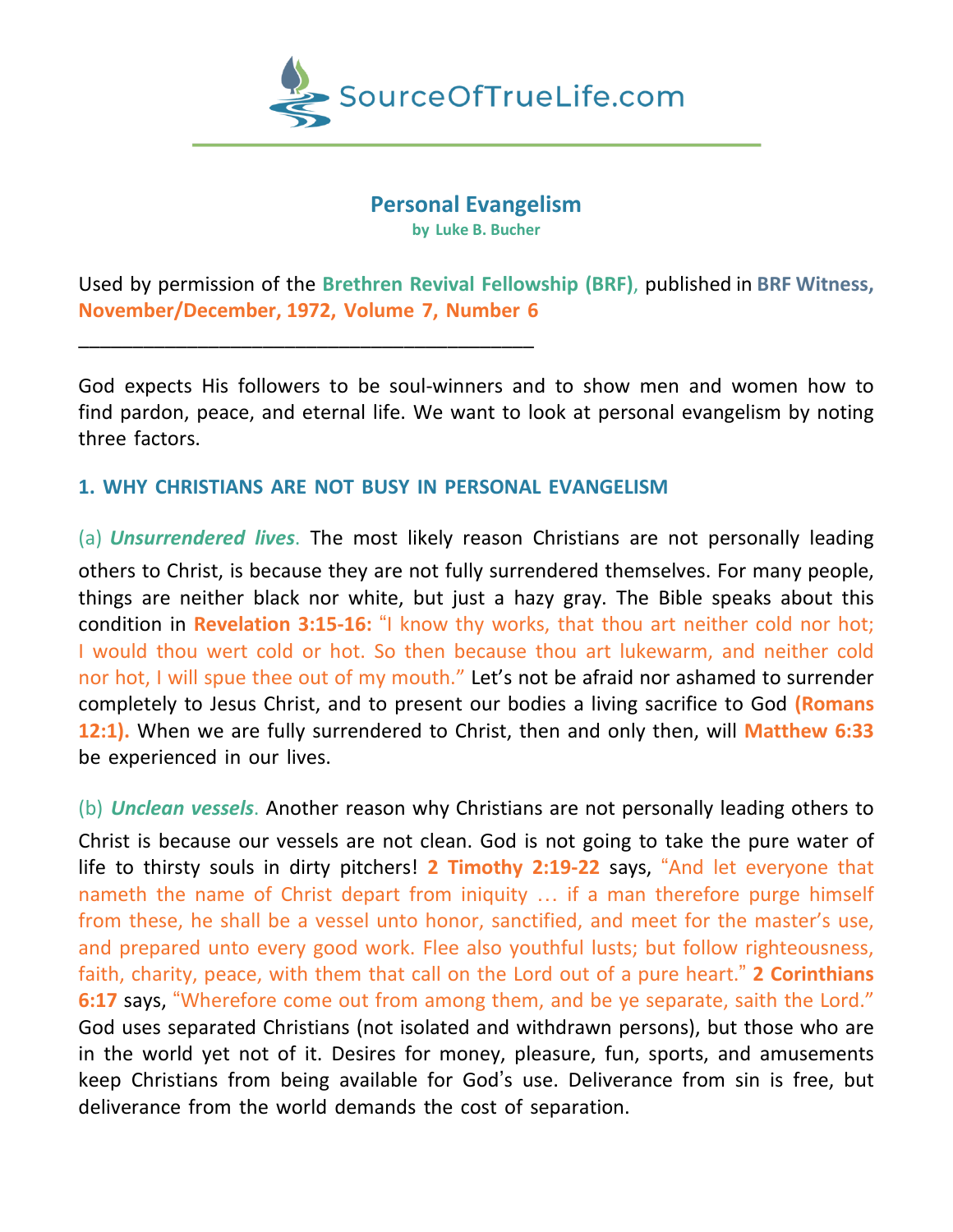(c) *Unconvinced faith.* Many times those who are vitally interested in soul saving and are fully surrendered and spiritually on fire — lack faith to talk to, and witness to, and invite lost souls to Jesus. The prospective soul-winner sometimes says, "They've been invited many times before; they know they ought to do something about their souls." And so, many times we simply don't bother confronting men and women with Jesus Christ. But we must faithfully sow the seed and let God take care of the increase. **1 Corinthians 4:2** says, "Moreover it is required in stewards that a man be found faithful." The soul-winner must be convinced that sharing the Good News with others is necessary.

## **2. WHY WE SHOULD BE ENTHUSED IN PERSONAL EVANGELISM**

(a) *The joy of witnessing.* Sharing the Gospel is a joy. not a job. It is a delight, not a drudgery. Think of the joy in the presence of the angels over one sinner who repents **(Luke 15:10).** Remember the joy when you received Jesus as your own Saviour and Lord? One minister says, "I have seen a whole church suddenly come alive with joy as we have had people receive Christ Sunday after Sunday in the services." Even as Christ did not come into the world to be ministered unto, but to minister — just so, the greatest joy in the Christian's life is the joy of sharing his personal faith in a personal Christ with another person in a personal way. **Proverbs 11:30** says, "He that winneth souls is wise."

(b) *The compulsion from the heart.* Every saved person this side of Heaven ought to be vitally concerned about every lost person this side of Hell. Paul had this concern when he said, "I have great heaviness and continual sorrow in my heart; for I could wish that I myself were accursed from Christ for my brethren, my kinsmen according to the flesh" **(Romans 9:2, 3).** L. R. Scarborough once said, "Winning one person creates the hunger for more, and on it goes until the soul winner is consumed with a burning passion to win others to Christ." Paul had this burden when he said, "Woe is me if I preach not the Gospel."

(C) **The constraint of love.** In **2 Corinthians. 5:14** we read, "The love of Christ constraineth us." It compels us. The mother-in-law of one of the deacons of a congregation was in a church service for the first time. The people of that church had been praying for her. That night the preacher trusted the Lord for the words needed to touch her heart. After the service, the minister met the woman at the door. So constrained was he that he began to witness to her. She said that after the kind of life she had lived, she was sure there would be no God. But all over the church, Christians had gathered in small groups and were praying while the minister talked to her. They were weeping and so was the minister — for one dear lady. She was amazed when she saw the people praying, but still would not believe. On the way home she asked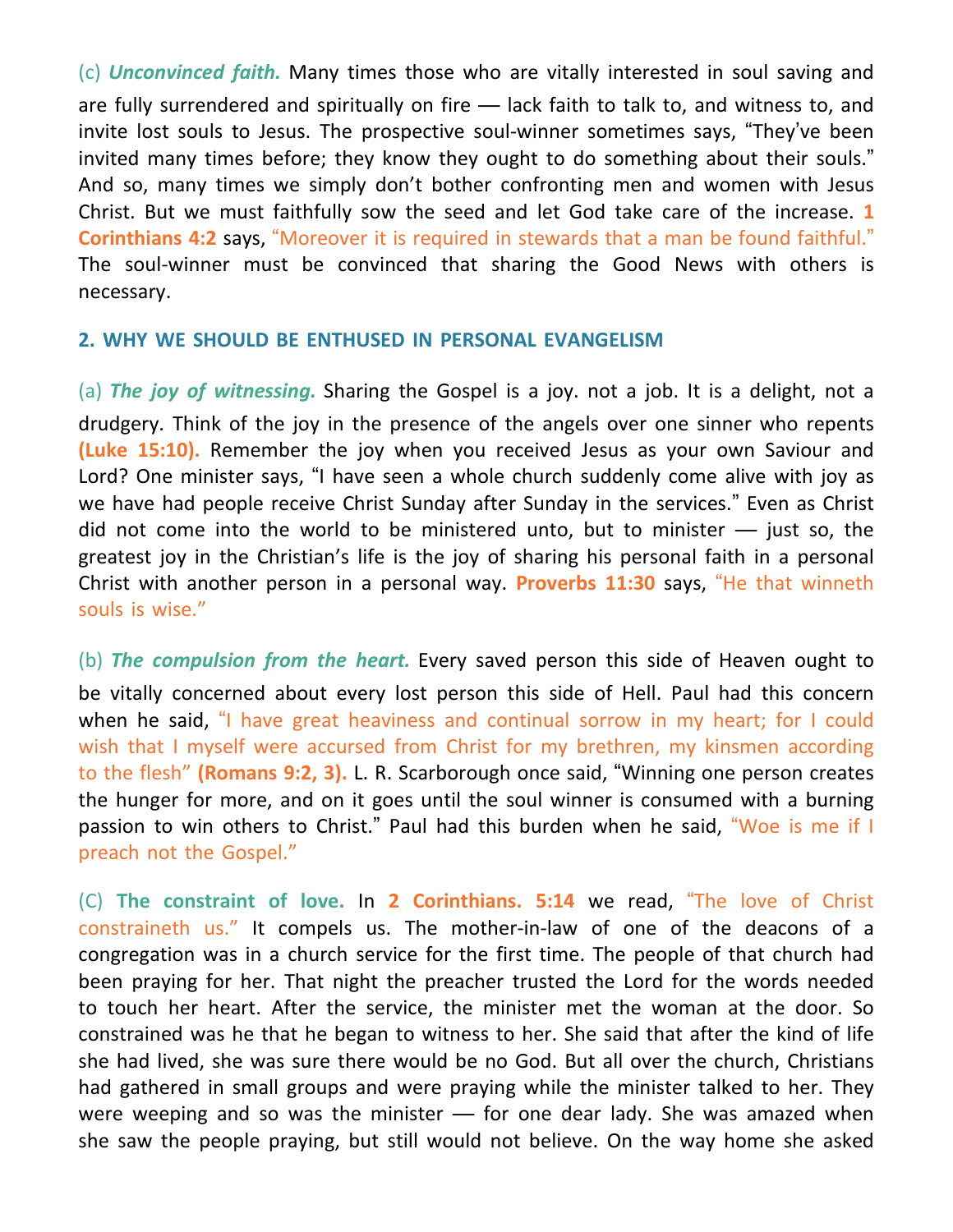her son-in-law why the people were crying. He said, "Because they love you so much." Those words broke her sudden will and she opened her heart to Christ.

(d) *The command from Heaven.* Today we build big, beautiful church buildings with cushioned pews, air-conditioned auditoriums, robed choirs, new educational wings, welltrained preachers — and then advertise, "Come and hear." But all the while, God says, "Go and tell." The Christian does not need to pray about whether he should witness or not. The command has been given. It needs to be heeded and heard. The Great Commission says, "Go ye therefore."

(e) **The cry from Hell. Luke 16:27-28** tells about the unrepentant rich man who pleads, "I pray thee therefore, father, that thou wouldest send him to my father's house, for I have five brethren; that he may testify unto them lest they also come into this place of torment." A preacher startled his congregation one Sunday morning by saying that every one of his members "ought to go to hell." After a pause, he continued — "for five minutes" — to get his heart fired up to witness for Christ. A good look at Hell (as the Word of God describes it), can do just that for us today.

## **3. HOW TO BE AN EFFECTIVE PERSONAL EVANGELIST**

The information which follows centers around the word "personal." These instructions are intended to help us become better witnesses for Christ.

(a) *P is for prayer.* The most important ingredient in personal evangelism is prayer. Paul says in **Romans 10:1,** "Brethren, my heart's desire and prayer to God for Israel is, that they might be saved." He says to **Philemon,** "I thank my God, making mention of thee always in my prayers." The Bible says that the Lord is "not willing that any should perish, but that all should come to repentance." It is our duty to pray for lost people, and to ask God to give us boldness to speak to them. All true believers should have and use a prayer list. It is necessary to pray each morning for even unknown persons we might meet during the day. We should pray for a person before we speak to him about his soul. Why? So that the Lord's will might be done and the Holy Spirit might help us say the things that will bring conviction and will lead to Christ. Our prayer should be, "Lord, give me at least one soul to whom I can speak today."

(b) *E is for example.* One writer says, "What you are, speaks so loud, that the world can't hear what you say." Paul writes to Timothy and admonishes, "Let no man despise thy youth, but be thou an example of the believer in word, in conversation, in charity, in spirit, in faith, in purity" **(1 Timothy 4:12).** The world today is filled with hypocrisy, false pretense, and make-believe. The world is looking for something real, secure, and satisfying. Paul writes in **2 Corinthians 3:2,**"Ye are our epistles…known and read of all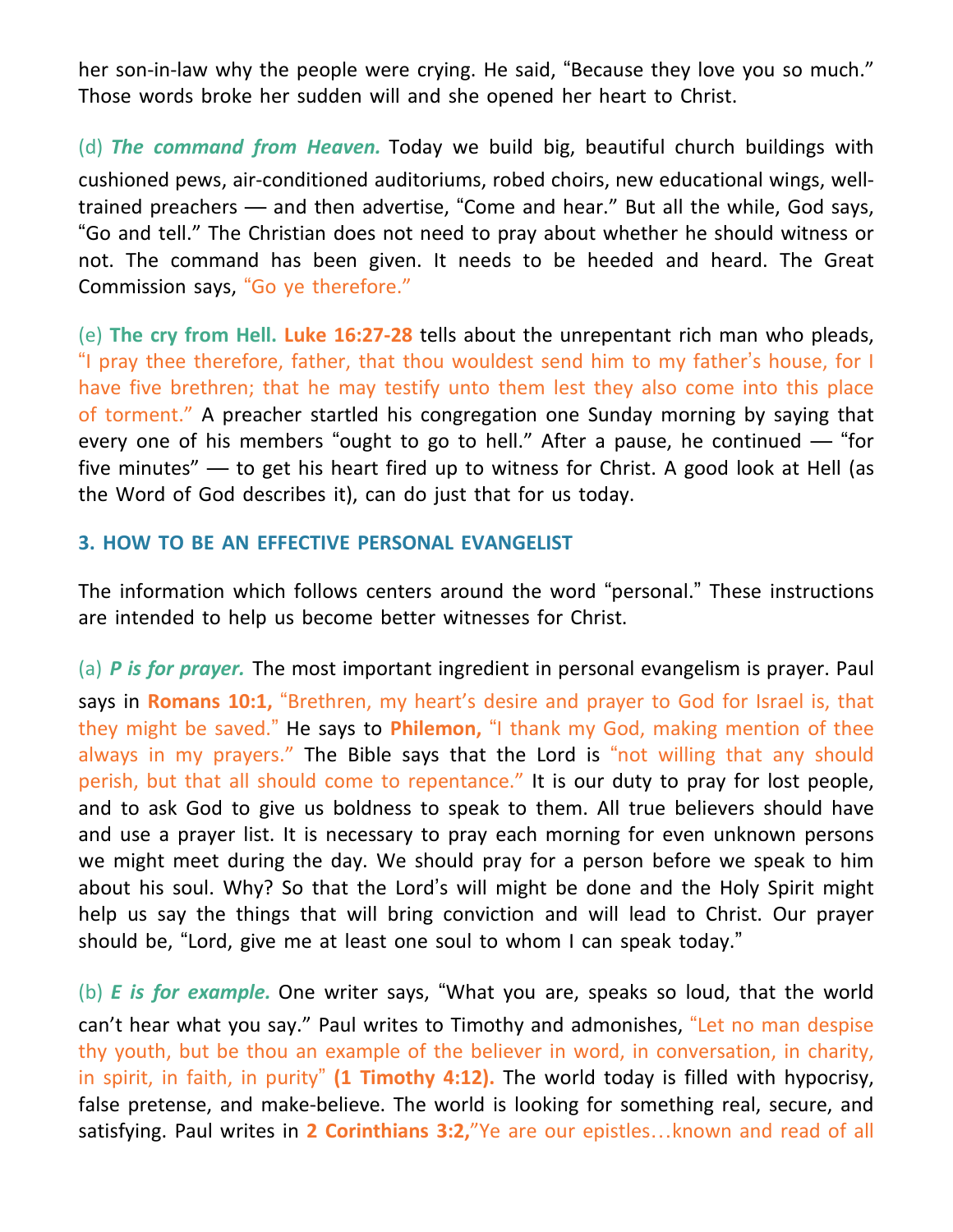men." A young girl, in school, yielded to the temptation to cheat. The Holy Spirit (dwelling in her) convicted her of the sin, and she confessed all to the teacher. Upon this confession, the teacher remarked that this was the first time she had ever seen that Christianity works. A characteristic of salt is that it will make one thirsty. When a personal evangelist is being led of the Lord, his exemplary life will make others desire his kind of life in Christ.

(c) *R is for read.* **Acts 17:11** says, "These were more noble than those in Thessalonica, in that they received the Word with all readiness of mind, and searched the Scriptures daily, whether those things were so." Just as we feed our physical bodies at least once every day (and usually more often), so we must feed our spiritual appetites at least once every day. A born-again child of God will have a time set aside every day for the study of God's Word. One of the office-jobs of the Holy Spirit is recorded in **John 14:26.** "But the Comforter, which is the Holy Ghost, whom the Father will send in my name, he shall teach you all things and bring all things to your remembrance, whatsoever I have said unto you." If we read and memorize portions of Scripture, the Holy Spirit will then be able to lead us to say the right words. Important verses in the Bible that every soul-winner should memorize are sometimes called "the Roman Road": **Romans 3:23; 6:23; 5:8; 10:9; and John 1:1; 3:16; 5:24.** Many Christians are poor personal evangelists, because they spend so little time daily reading God's Word. In **2 Timothy 2:15** we read, "Study to show thyself approved unto God, a workman that needeth not to be ashamed, rightly dividing the Word of truth."

(d) *S is for speak.* We should see every soul as one for whom Christ died. **Matthew 10:32-33** reminds us, "Whosoever therefore shall confess me before men, him will I confess also before my Father who is in heaven. But whosoever shall deny me before men, him will I also deny before my Father who is in heaven." See also **Mark 8:38. 1 Peter 3:15** says, "But sanctify the Lord God in your hearts, and be ready always to give an answer to every man that asketh you a reason of the hope that is in you with meekness and fear." The Gospel needs to be shared by word of mouth. We need to be constantly on the alert for opportunities; we must speak to the point.

(e) *O is for offspring.* Where should we begin in this great work of personal evangelism? **Acts 1:8** tells us, "But ye shall receive power, after that the Holy Ghost is come upon you, and ye shall be witnesses unto me both in Jerusalem, and in all Judea, and in Samaria, and unto the uttermost part of the earth." Begin at home! Parents need to realize that the jewels God has entrusted to our care are passing through our homes on their way either to Heaven or to Hell — and that destination (while it is their decision), will largely be determined by us, the parents. **Deut. 6:6-9** tells us how to diligently teach our children. It is tragic when we put material and physical interests